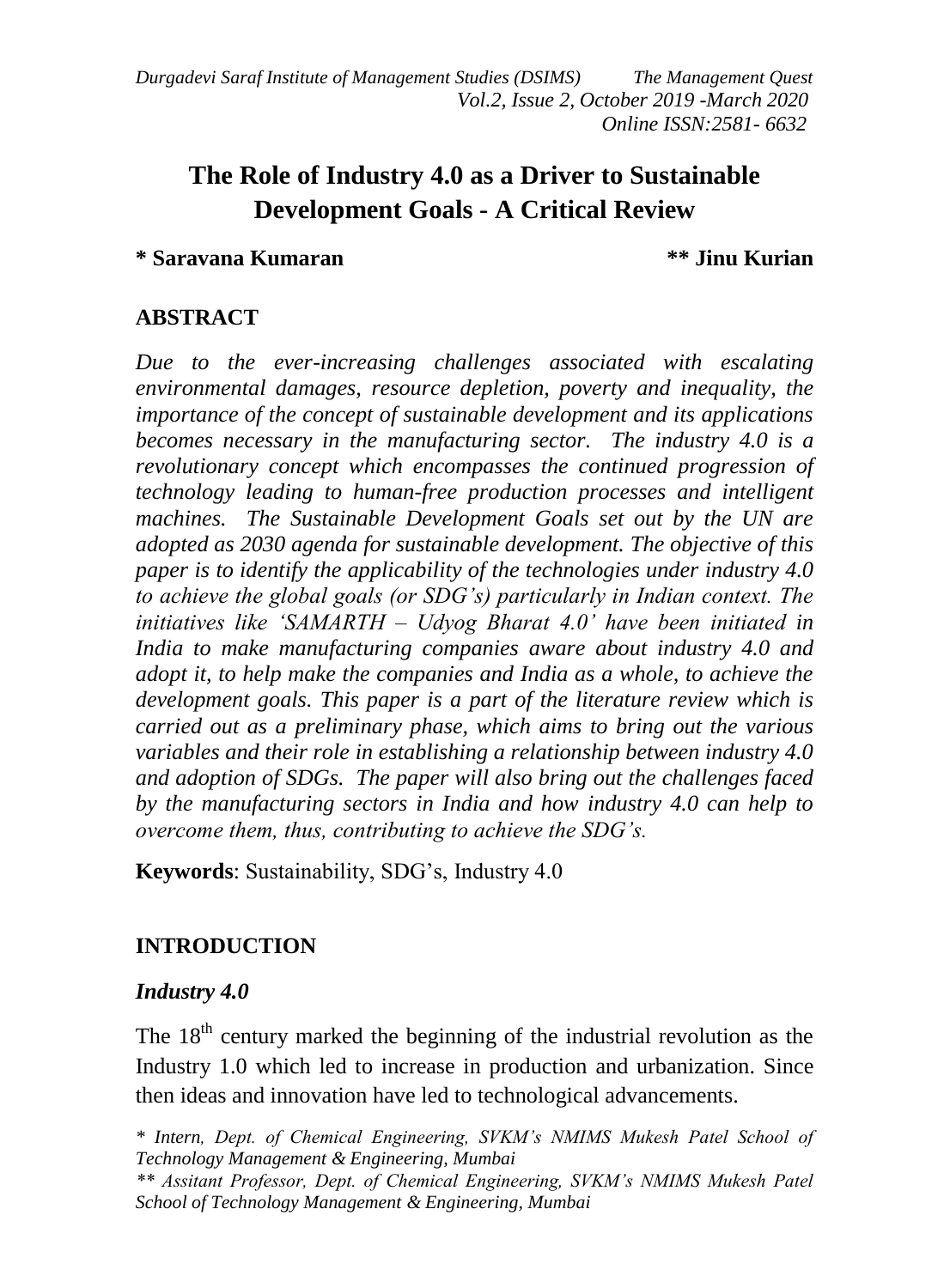

*Figure 1*: Industrial Revolution advancement

The figure 1 illustration on the different advancement stages in industrial revolution. The fourth industrial revolution or industry 4.0 is a technological revolution that that brought smart factories which has the flexible mass production capacity along with customized product feature. According to R. Tsvetkova, there are nine technological advancements that have created the fourth revolution or Industry 4.0. Figure 2 represents the advancements leading to industry 4.0. Apart from the nine technologies, artificial intelligence and blockchain eventually became a part of industry 4.0.



*Figure 2:* The nine technological advancements leading to Industry 4.0<sup>[1]</sup>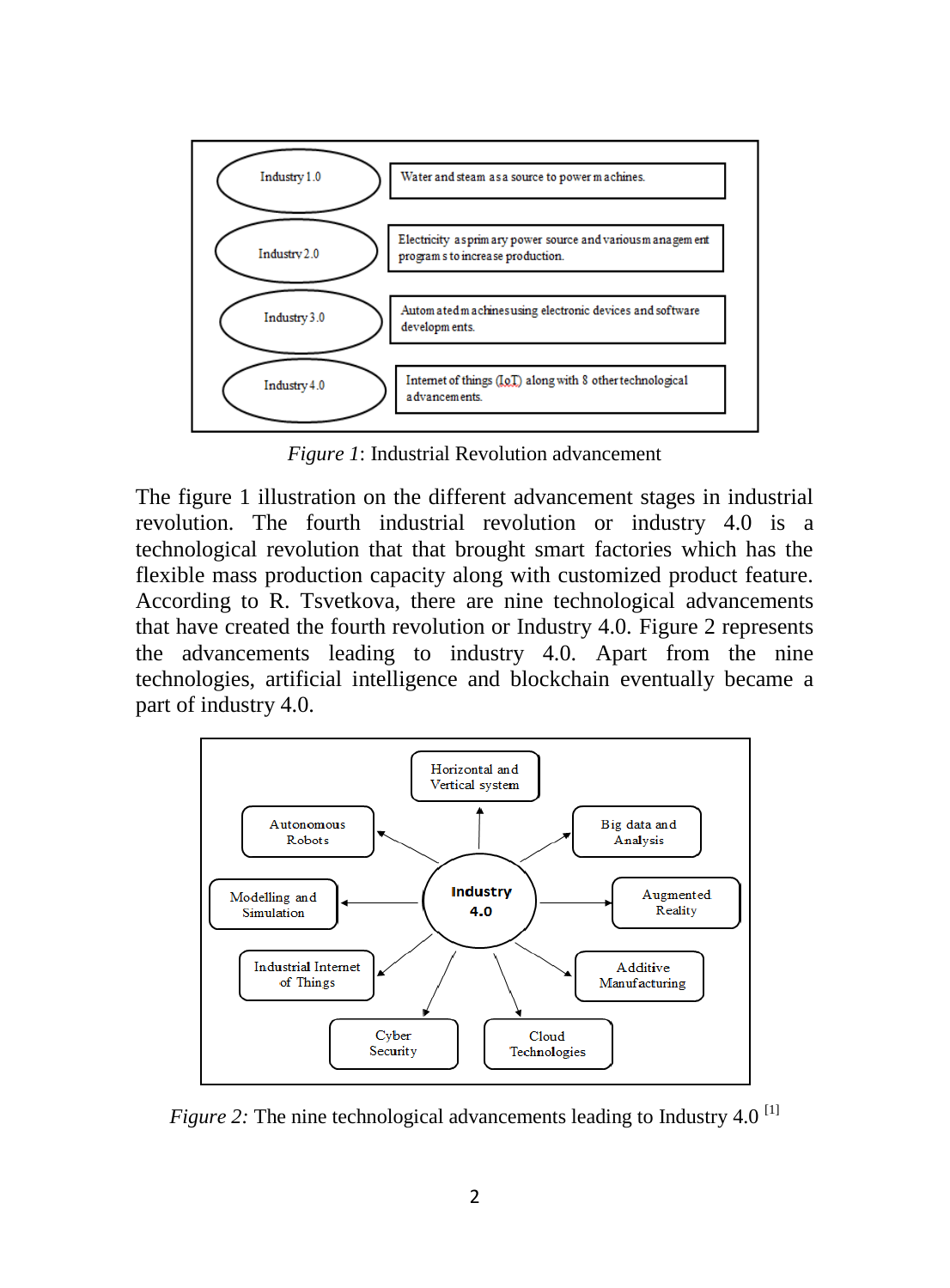#### **INDUSTRY 4.0: AN INDIAN PERSPECTIVE**

The mid of 1960's saw many manufacturing companies automating the process with the introduction of industry 3.0, however the manufacturing companies in India preferred to remain in industry 2.5 due to low cost labor availability. In 2011, with the introduction of industry 4.0, the Indian companies are still reluctant to adopt the technology advancements of the fourth industrial revolution. Lack of awareness and skill set, systematic approach towards updating technology, lack of investment is some of the reasons for the non-acceptance of Industry 4.0  $^{[9]}$ . The government has to play a critical role to overcome the problem. As per the statistics of 2018- 19, the contribution of agriculture and allied sector, industry sector and service sector to the Indian economy where 17%, 29.6% and 54.3% respectively  $[5]$ . The Indian government has undertaken initiatives like 'Make in India' to make India a manufacturing hub. Digitization will play a key aspect to fulfill the goal. The programs like 'Digital India' launched by Government of India and 'Smart Advanced Manufacturing and Rapid Transformation Hub (SAMARTH) Udyog Bharat – 4.0' an initiative of Department of Heavy Industry aims to educate the manufacturing companies about industry 4.0 and the way it will make the current process run in a Smart and Intelligent manner by decreasing maintenance cost, inventory or product wastage, machine downtime and increasing productivity and product quality<sup>[6]</sup>. The Aadhaar is seen as one of the world's largest digital identification program undertaken by the Unique Identification Authority of India. As per a report by McKinsey states that India is has a fast-growing market for digital consumers with 90% growth in country's digital adoption between 2014-17. Digitalization has to potential to create 65 million job by 2025<sup>[24]</sup>.

#### **SUSTAINABLE DEVELOPMENT GOALS**

The world population is growing day-by-day and the world population is predicted to reach 10 million inhabitants which means that the demand for the basic human needs (that is., water, shelter, food and clothing) will also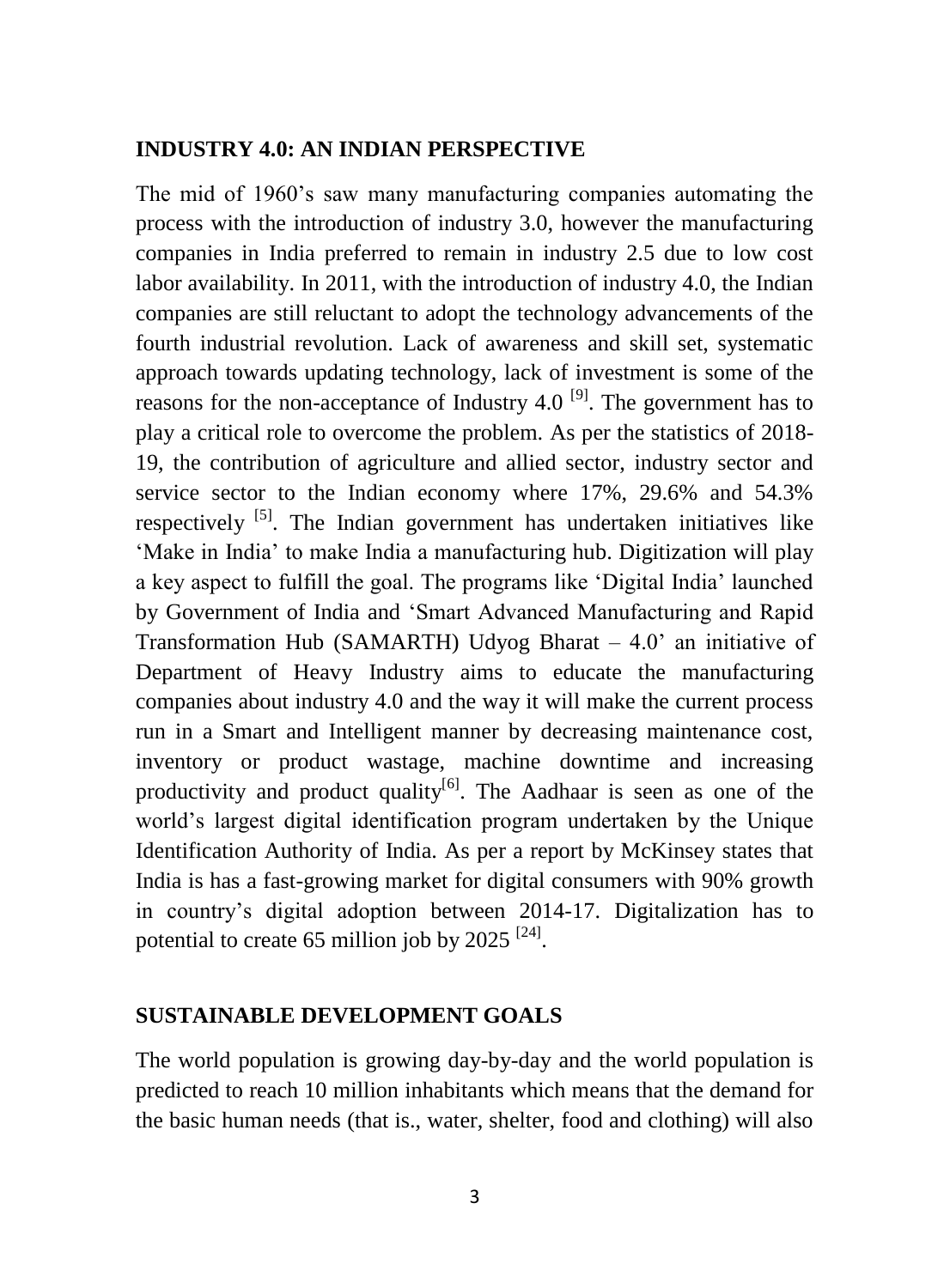increase <sup>[2]</sup>. In order to match the demand with supply more resources from the earth will be exploited resulting in consequences like climate change and earth overshoot day. As the GAIA theory states that, "All the elements (living and non-living) in the nature are interconnected", thus, a sustainable balance needs to be maintained with the use of resources. Sustainable development means doing more with less that is use of recycled and reused raw materials and products instead of virgin material.

The Sustainable development goal (or SDG's) are the global convention which is adopted as the 2030 agenda for sustainable development by the 193 UN members in the year 2015. Each of the 17 goals have targets and to measure the progress of each target there are indicators. In total there are 169 targets and 230 indicators  $^{[3]}$ .

## **SUSTAINABLE DEVELOPMENT GOALS: AN INDIAN PERSPECTIVE**

The second most populated country in the world, India is facing unprecedented problems like drought, reducing water and air quality, solid waste management and poverty due to unsustainable practices in various sectors. According to a report by Global Footprint Network and the Confederation of Indian Industry, the country's ecological footprint has doubled since 1961 and it demands two India's to full-fill the bio-capacity of the consumption and absorb the waste  $^{[7]}$ . According to Sustainable Development Report 2019, India has an SDG global rank of 115<sup>[8]</sup>. The recent assessment shows the performance of India as per the indicators of the 17 SDG's. The assessment shows that 9 among the 17 goals have major challenge.

#### **INDUSTRY 4.0: A TOOL TO FULL-FILL SDG'S IN INDIA**

**1. Sustainable Agriculture**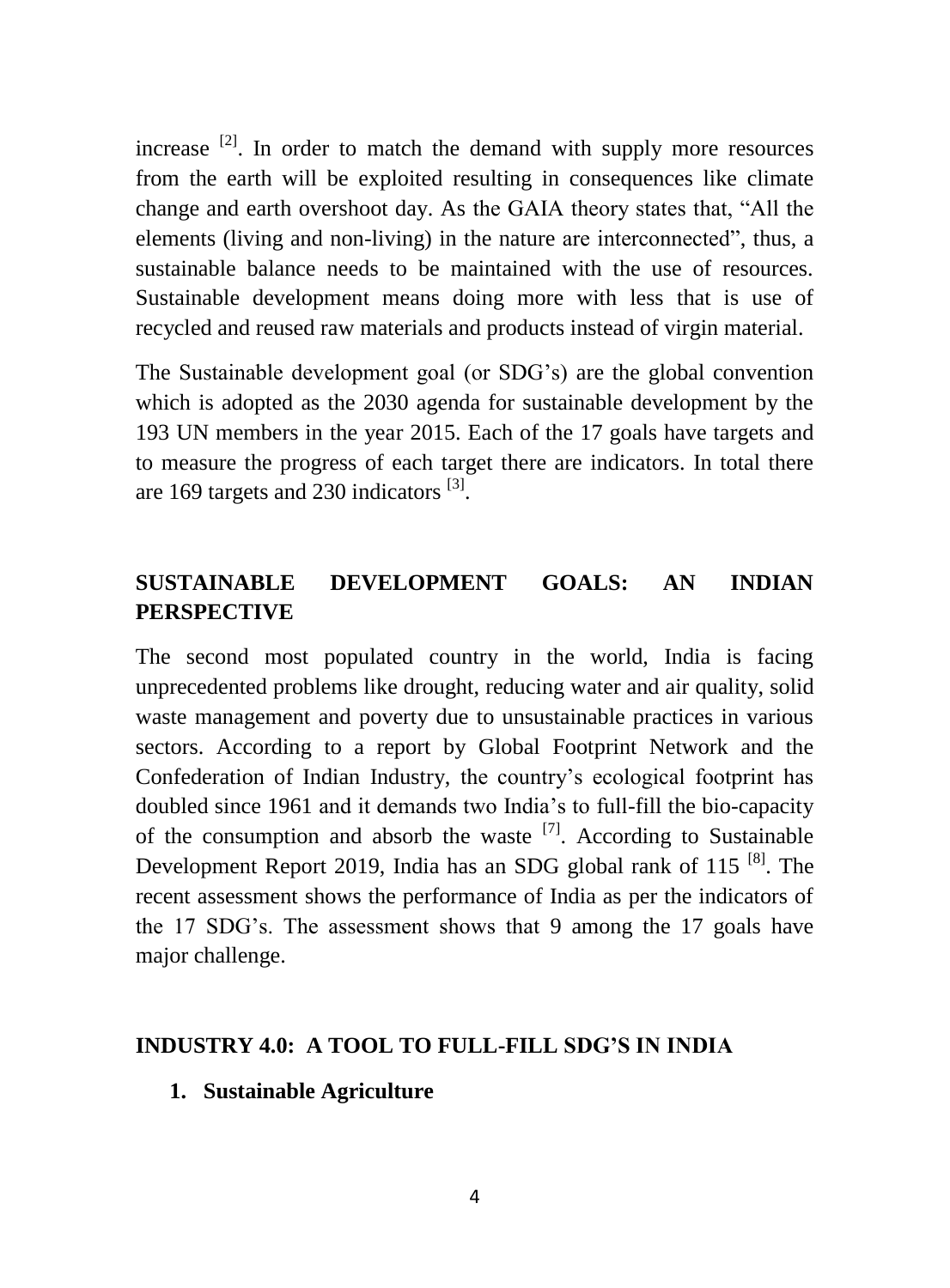Agricultural sector is a primary source of employment for almost 58% of the population and it contributes 17% of the Indian GDP. India is the largest producer of pulses, dairy products, jute and spices, and second largest producer of rice, wheat, sugarcane, groundnut, vegetables, fruit and cotton  $[11]$ . But the sector is has seen a decline in production due to unsustainable and unscientific ways of agricultural practices like use of chemical fertilizers and pesticides on plants, inadequate storage and transportation facilities, lack of connection between market and the farmer. The climate change is also posing a major problem for the agricultural sector which results in flooding due to heavy rains, drought due to heat waves and soil erosion.

Among the industry 4.0 technologies, IoT and big data and analysis emerges to improve the current agriculture to sustainable agriculture thus increasing the productivity and bring a positive impact on the environmental by optimizing the resource use. The concept of agriculture 4.0 has evolved from industry 4.0 which integrates the technology of industry 4.0 with the agricultural practices. The IoT technology connects the agricultural equipment over a network to achieve a connected value chain [9]. The technology uses sensors to get the real-time data from the field like humidity, temperature, soil structure, moisture content in soil and fertilizer amount. This data is sent to decision making system which compares it with the data in cloud and the weather conditions. After comparison, the farm equipment's controlled by actuators perform the necessary tasks. Thus, saving on fertilizer and pesticide run-off, energy and water  $\left[10\right]$ . Cloud computing can also be used to store the data like location of agriculture, soil type, amount of inputs like fertilizer and water used for the production, etc. These can data can be made available in the public domain from where consumers can know about the produce using blockchain technology. The data can also be used the IoT sensors in the field to compare and vary the amount of inputs for the production. Thus, IoT technology can help build a sustainable agriculture with which SDG 1, SDG 2, SDG 6, SDG 7 SDG 8, SDG 12, SDG 13 and SDG 15 could be achieved.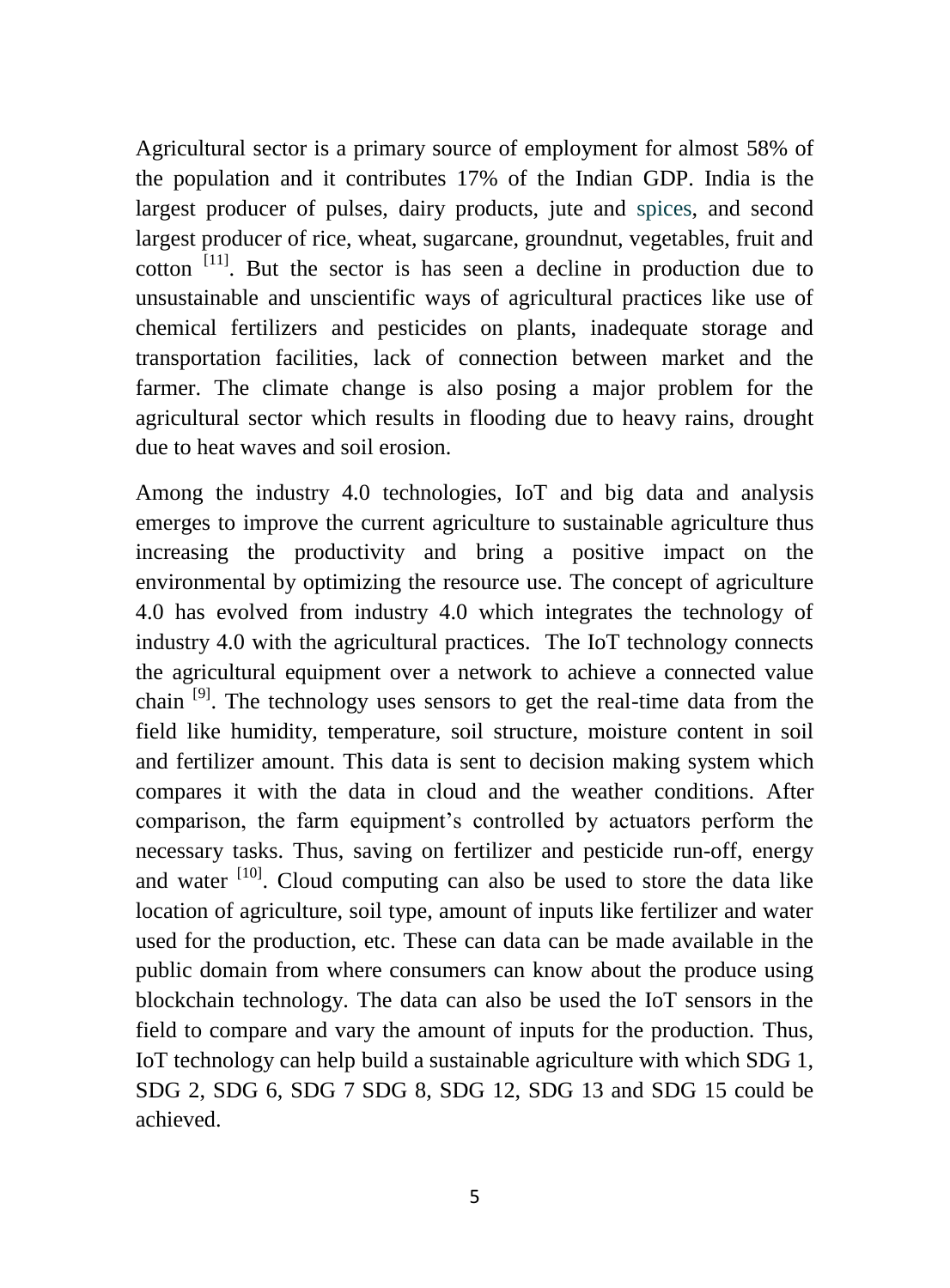## **2. Sustainable Supply Chain Management**

The supply chain is network which begins from the raw material acquisition and ends at the consumers table. Along with the acquisition, manufacturing and processing, storage and distribution and sales being a part of the supply chain makes it complex and difficult to manage. The industry 4.0 technologies integrated with the supply chain management could help overcome this problem and led the way to make the chain sustainable. Digitization in supply chain management can provide transparency and aid to improve decision making process.

In food supply chain, the current practices have led to food wastage, food spoilage and intermixing that occur mainly during the transient of the processed food. The farmers also lack the information about the market availability and requirements which results in demand-supply gap and a lot of wastage. These wastages also have led to increasing greenhouse gas emissions especially methane. A group of researchers have identified IoT, Automation and Robotics, Cyber-Physical system, Big data, and Cloud computing as five technologies that can help make the food supply chain sustainable  $^{[13]}$ . Apart from these blockchain technology can be used to increase the transparency of the supply chain by making the consumers aware of the source of food, way of production, inputs during the production, etc. It can help reduce food wastage by connecting the source where food is abundant to those with scarce/no food supply. It can be also help trace back the spoiled food back to the source thus preventing health related issues  $[22]$ . The blockchain technology can play a major role of connecting the farmer to the consumers. The farmers can know the market (or consumer's) demand though a common digital platform and accordingly fulfill the gap  $^{[22]}$ . The platform can also be used to sell disrupted (not in expected shape) vegetable and fruits can be to juice companies instead of them being wasted at the market place due to lack of buyer.

In construction supply chain, with each project being unique and customized look, faces problems like raw material acquisition, internal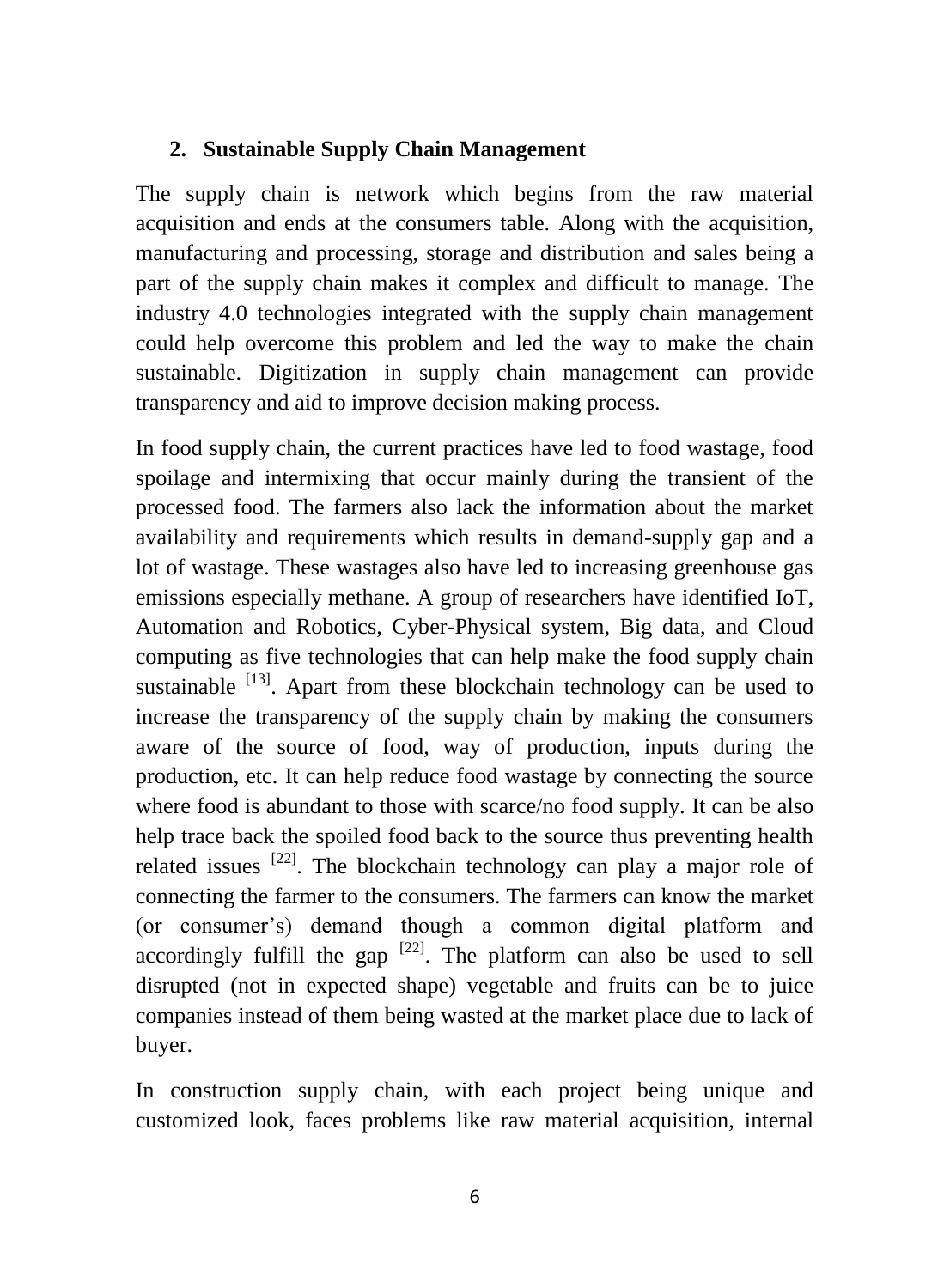communication issues due to involvement of various services (namely, electrical, mechanical, civil, labor supply, etc.), wastage and debris issue  $[12]$ . Industry 4.0 technologies can help the supply chain to become sustainable. Big data and analytics can better organize the data hence helping the higher officials to accurate decisions  $[26]$ . Blockchain technology can increase the traceability of the raw material (RM) supply and keep a check on the RM stock availability. Argument reality (AR) can be used to give the consumer or the client a experience of the final product thus eliminating the chances of dissatisfaction or wastage <sup>[26]</sup>. The demonized waste debris being the greatest problem, autonomous robots can help in analyzing the quality of the debris and blockchain can be used to connect the source of debris with those required.

#### **3. Sustainable fishery**

Seafood is an integral part of nutritional value and its demand for it is increasing day-by-day. India with the coastline length of 7516.6 km, fishery is an emerging sector. It is the second largest producer of fish and accounts up to 5.23% share in agricultural GDP  $^{[23]}$ . The sector has provided employment for over thousands of people. The marine life also plays a vital role in keeping a balance in the ecosystem and sustaining life. But the increasing demand has led to unregulated, illegal and unreported fishing. Overfishing along with problems like marine litter, global warming and climate change the fish population has been decreasing over years. To overcome the problem of over and unregulated fishing, traditional practices of putting up observers and depending on log book records are followed in order to get information regarding the landings, catches, location of fishing and discards due to bycatch. With the increasing concerned, initiatives like protective marine areas have been taken up for the fish to regenerate. But not all area could be kept under check thus technologies like Artificial intelligence (AI) combined with big data and analytics could emerge as a solution for sustainable fishing. The AI could analyze the market demand and according advice the fisherman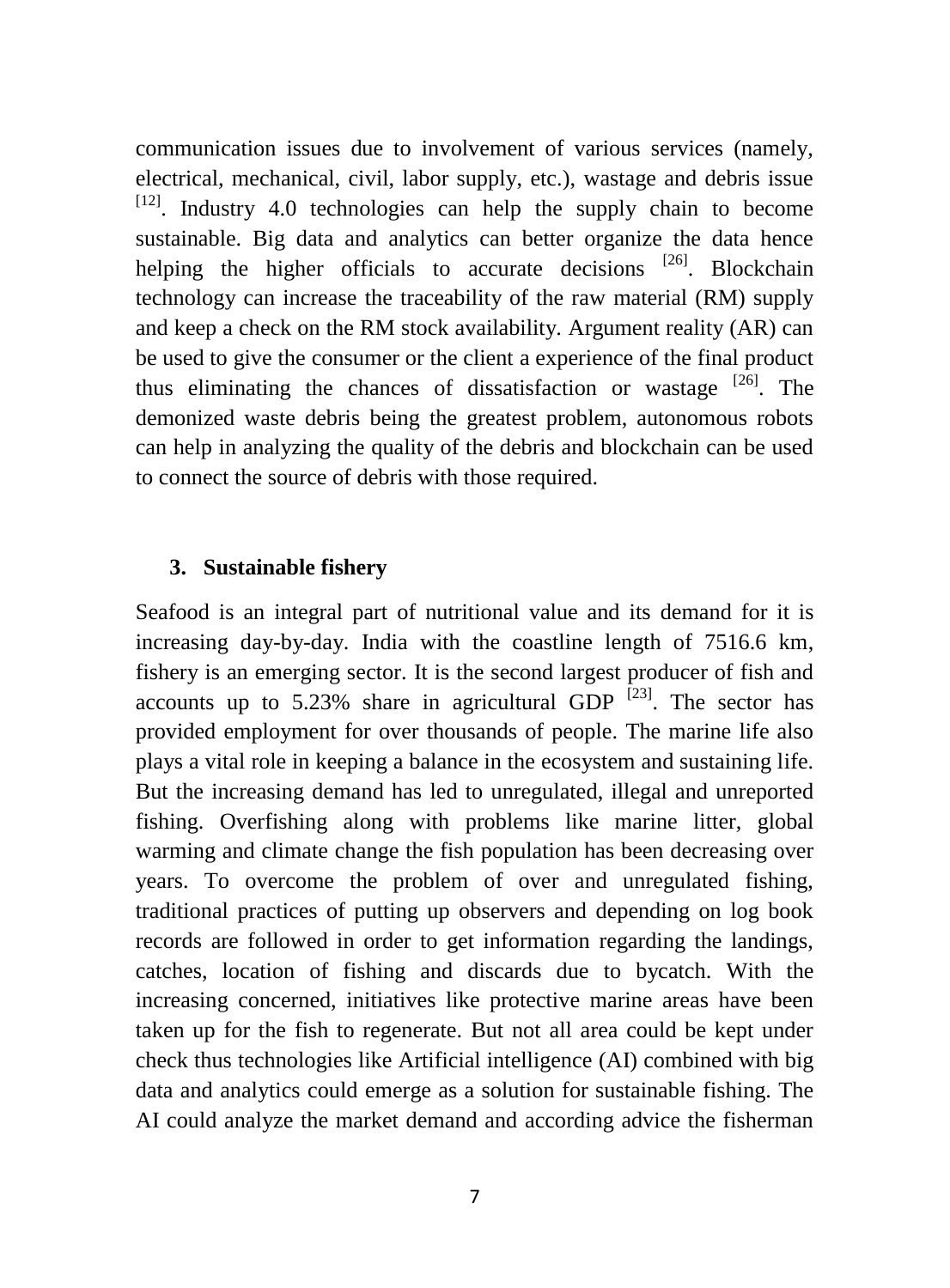about the catch for a day. An AI system can track the location of fishing, amount of catch, types of catch and discards. These data could be analyzed and combined in a meaningful form by big data technology. This data could be made available in a public platform enabling the government, consumer and retailers know about the catch. The systems could improve the traceability in seafood by helping the consumers know about the catch  $[25]$ . Thus, the Al along with big data and analytics could aid in maintaining an electronic log book in which all the activities could recorded and managed automatically without any alterations. The poaching of fishes could also be tracked by using AI as a tool.

The fisherman needs to be primarily educated about the need for this integration and also trained for an optimal use of the technology. On the other hand, the consumers must be educated and motivated to change the fish-eating behavior, since each type of fish has its own breeding season (or month) which help recover and maintain the fish population.

## **4. Creating a Circular Economy**

The world has started to witness the challenges that is being created by the current linear economy of 'Take-make-dispose' principle and it has slowly started to move towards a circular economy. India is no behind with this regard. The country is currently generating 62 million tonnes of waste per year. The circular economy is still an early stage India and people believe it to be only recycling. But it is much beyond that. It is about not generating any waste and keeping the material, component or a product in the loop. The Ellen Macarthur foundation defines circular economy as "a principle of designing out waste and pollution, keeping products and materials in use, and regenerating natural systems" <sup>[14]</sup>. In circular economy waste is seen as a resource. It has two cycles namely, technical cycle and biological cycle. The biological cycle takes in organic waste which is processed by cascading, anerobic digestion, biochemical extraction process whereas the technical cycle processes non-organic waste by processes like maintenance, reuse, refurbish and recycling. The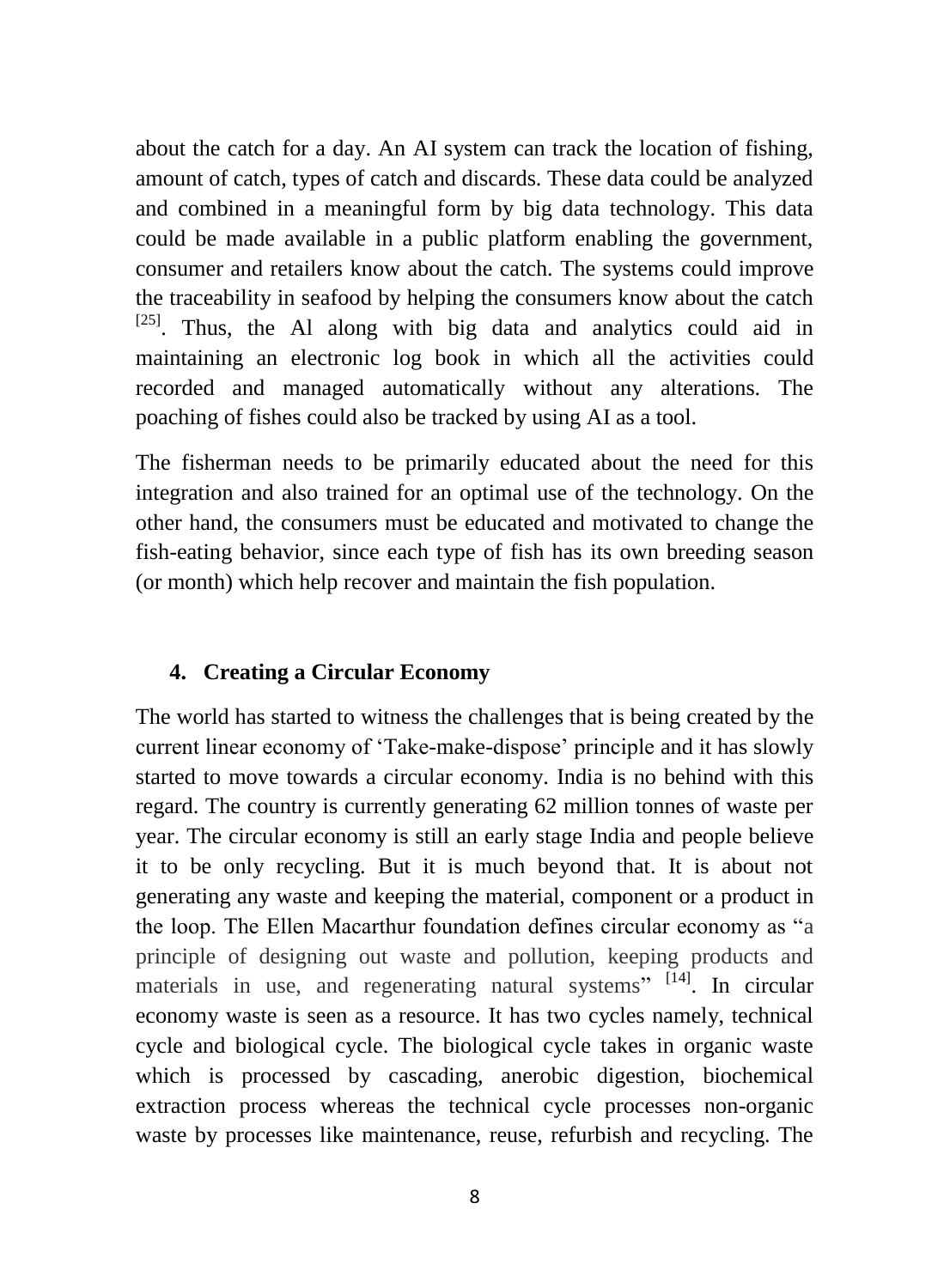cycles fed the material at appropriate level after necessary processing. The materials that does not fit into either of these cycles are used for energy recovery by incineration. Digitalization could be an opening way for India to build its path towards circular economy. It could help business increase resource and energy efficiency, reduce wastage and increasing the production by better monitoring the process and the logistics route could be efficiently designed ensuring that the loop is closed  $[19]$ . For the waste to be converted to a resource to be fed back into the loop, it much be primarily identified, segregated and sent to appropriate industry for being processed into a new product. The segregation system in India is poor with mostly manual sorting system. This creates a gap resulting in the resource going to the landfill. Robotics and artificial intelligence (AI) could emerge as a solution to the problem which compares the object's characteristics with the standard characteristic data stored using cloud technologies. With the primary principle of circular economy being designing the products for being returned back in the loop, modelling and simulation plays a major role to fulfill this. Optimizing can also be conducted using simulation as a tool thus preventing on wastage. Reverse logistics remains a major challenge in India due to lack of proper supply chain management. Blockchain evolves as a solution to the problem. The technology can help track the material, component or product from the sourcing till back to the source thus completing the loop of circular economy. The predictive manufacturing is becoming a requirement in manufacturing sectors. This has the potential to make the industry safe, energy efficient, cost efficient and resource efficient by extending the machine's lifetime. Cloud computing, industrial big data and smart factory (or IoT) has the ability to make it possible  $[20]$ . A group of researchers have also analysied the potential of Industrial Internet of Things, Cloud Computing, Cyber-Physical Systems and Machine learning as an means in predictive maintenance <sup>[21]</sup>. Additive manufacturing (or 3D printing) can play a major role in utilizing the waste to produce useful products after the waste collection, sorting and treatment processes [15]. Another group of researchers have adopted the ReSolve framework (Regenerate, Share, Optimize, Loop, Virtualize and Exchange) and the industry 4.0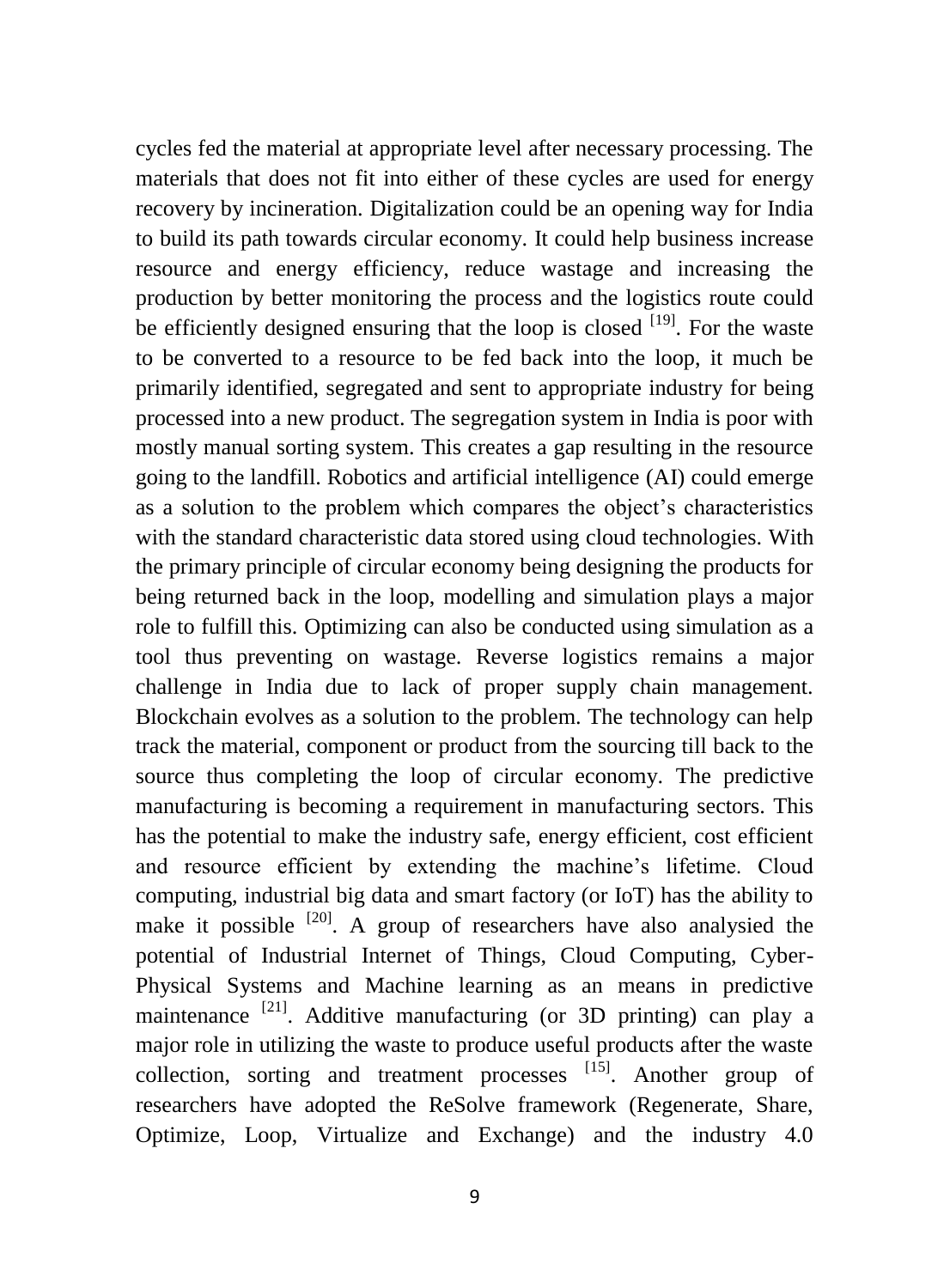technologies (namely, Cyber-Physical Systems, Cloud Manufacturing, Internet of Things and Additive manufacturing) to develop a matrix of relationship between them in the three stages of product loop (that is., design, production and reverse logistics) to achieve a sustainable operation management <sup>[16]</sup>. India being an emerging economy with businesses beginning to adopt circular economy, decision making is an important aspect of the business. But with abundance of data available from finance, production and logistics department, big data and analytics plays a major role as a facilitator assist in decision making process  $^{[17]}$ . Song B., et al., also explores the use of Big data and analytics in the emerging field of industrial symbiosis <sup>[18]</sup>. Thus, combining circular economy with the industry 4.0 technologies can help increase the product life cycle and closing of the loop. The sustainable development goal 1, 2, 11 and 14 can be achieved by practicing circular economy with a support of industry 4.0.

#### **ANALYSIS AND DISCUSSION**

Digitization being one of the key factors towards a countries' economic development but India lags behind in technology acceptance primarily due to lack of financial investment and lack of awareness. Indian agricultural and fishery sectors are the once that lack behind with respect to technological advancement. The supply chain having various aspects, it becomes complex and critical to manage it. The industry 4.0 technologies mainly, blockchain, IoT, clod computing, big data and analytics can help make supply chain sustainable by reducing the amount of waste and tracing the movement of raw material, intermediate and product during the transportation. Industry 4.0 technologies has a broader applicability in the field of circular economy. Technology like IoT and autonomous robots has the ability to explore the waste stream to get the type and amount of each raw material present. They can aid in accurate dismantling and increase the recovery rates. Thus, Industry 4.0 has the ability to accurately measure and analyze the data to help in decision making process. This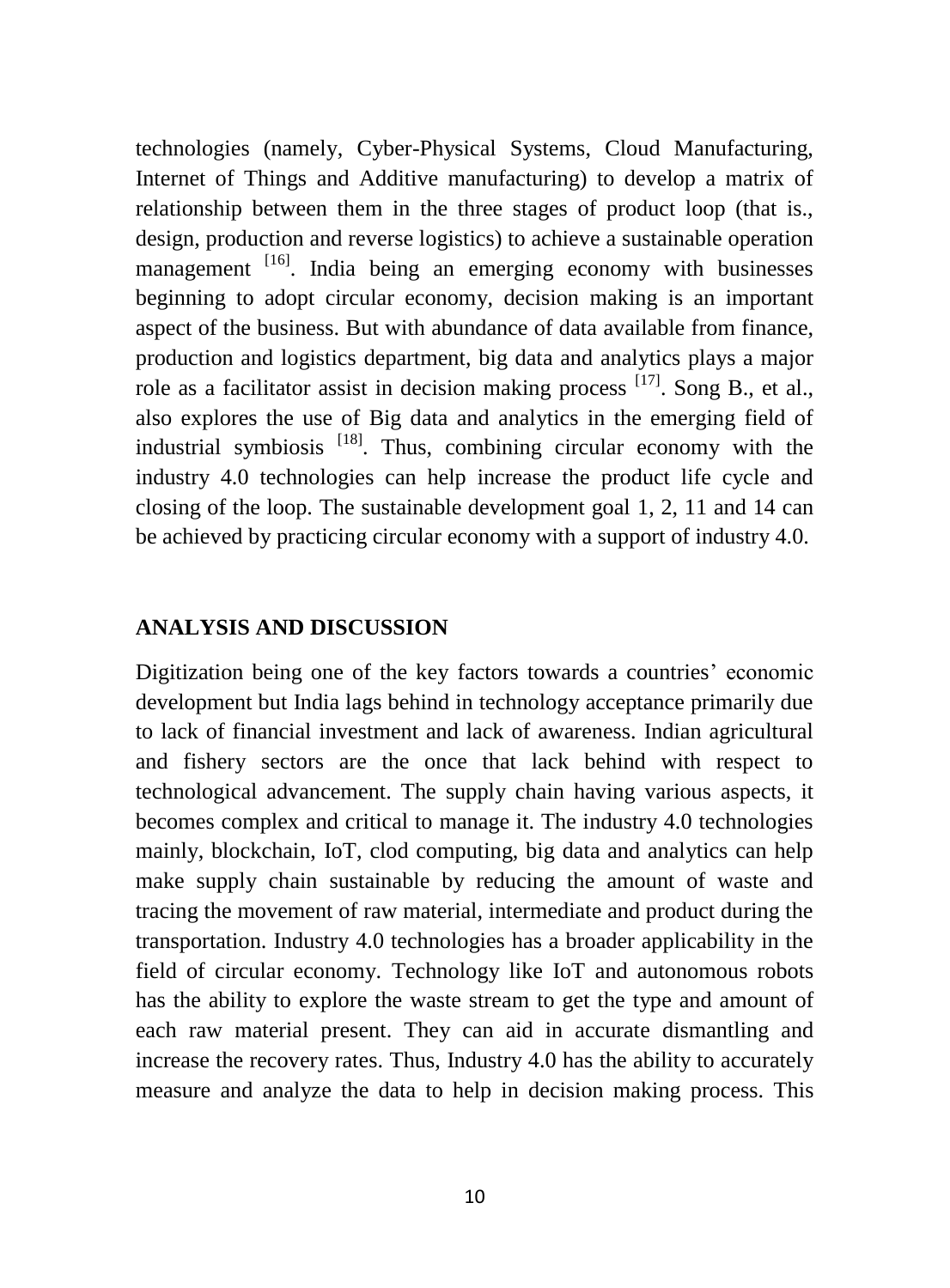makes the process efficient in terms of energy and resource. It paves the way towards sustainability and achieve the sustainable development goals.

## **CONCLUSION**

This paper explored the industry 4.0 and sustainable development goals in an Indian perspective. It also discusses the applicability of the industry 4.0 technologies to overcome the various challenges from various sectors mainly, agricultural sector, fishery sector and supply chain management in manufacturing sector to achieve sustainable development goals. The field of industry 4.0 has many job opportunities but requirement of skilled labor is high. Hence, getting quality education along with collaboration with the industry can help get the required skill set for the sector. The role of the industry 4.0 to create a circular economy was also explored. The farmers and fisher man need to be educated regarding the advantages of technology in the respective sectors. In India, industry 4.0 and circular economy are new and emerging sectors and more research must be encouraged in the field. This paper is an initial review process and further study will be done on the applicability of industry 4.0 in other sectors like waste management, tourism, education sector etc. and the way it will help to achieve SDG's.

#### **REFERENCES**

- Tsvetkova, R., (2017) '*What does Industry 4.0 mean for sustainable development?*, International Scientific Journal "Industry 4.0", Issue 6, Page no. 294-297.
- [https://www.linkedin.com/pulse/industry-40-management](https://www.linkedin.com/pulse/industry-40-management-sustainable-development-goals-belkacem-/)[sustainable-development-goals-belkacem-/](https://www.linkedin.com/pulse/industry-40-management-sustainable-development-goals-belkacem-/) (Accessed on: 30<sup>th</sup> January, 2020)
- <https://sustainabledevelopment.un.org/sdgs> (Accessed on:  $6<sup>th</sup>$ February, 2020)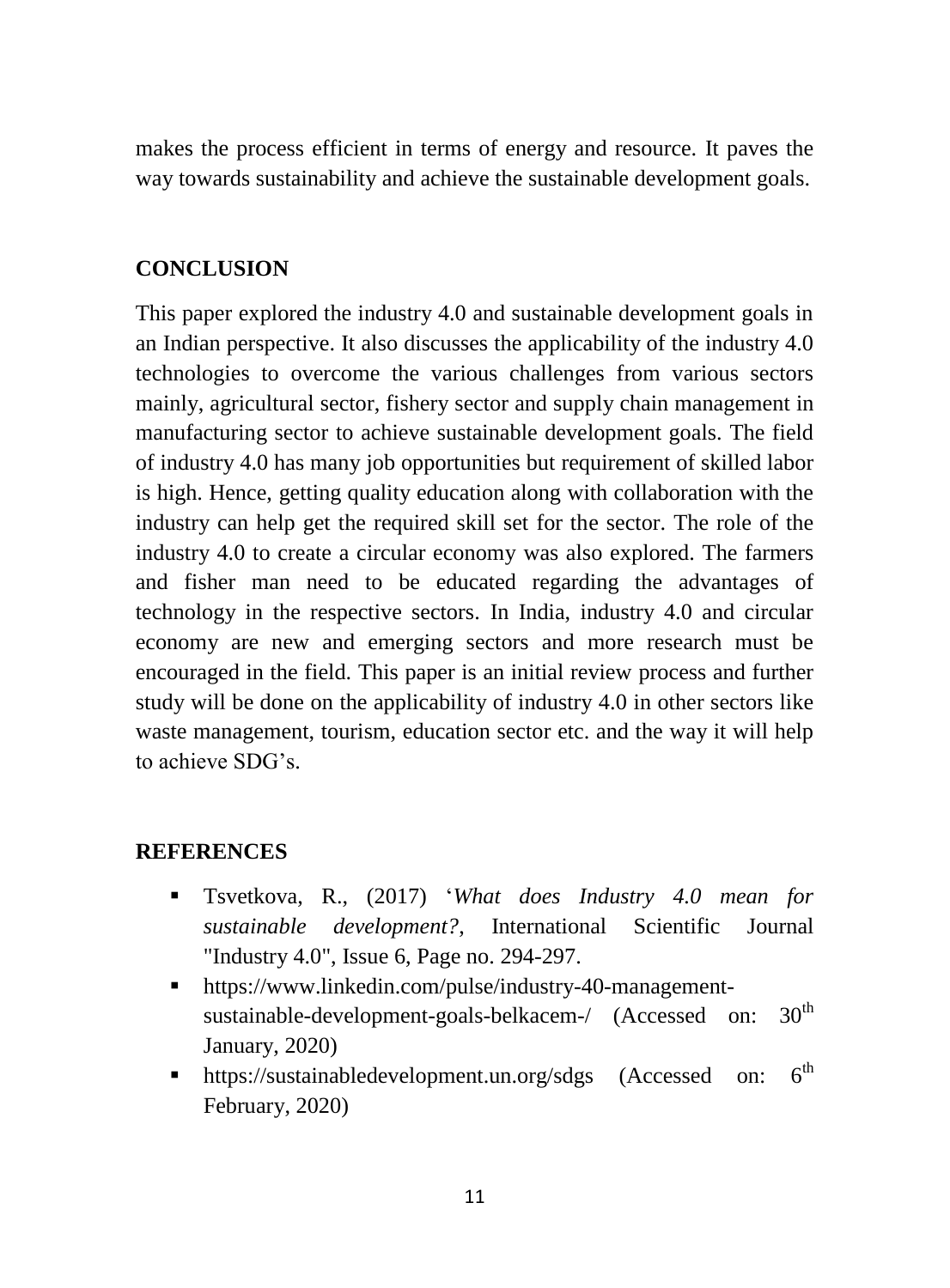- [https://economictimes.indiatimes.com/news/economy/policy/indust](https://economictimes.indiatimes.com/news/economy/policy/industry-4-0-making-india-smart-and-intelligent-manufacturing-hub/articleshow/70585241.cms?from=mdr) [ry-4-0-making-india-smart-and-intelligent-manufacturing](https://economictimes.indiatimes.com/news/economy/policy/industry-4-0-making-india-smart-and-intelligent-manufacturing-hub/articleshow/70585241.cms?from=mdr)[hub/articleshow/70585241.cms?from=mdr](https://economictimes.indiatimes.com/news/economy/policy/industry-4-0-making-india-smart-and-intelligent-manufacturing-hub/articleshow/70585241.cms?from=mdr) (Accessed on:  $7<sup>th</sup>$ February, 2020)
- [https://www.jagranjosh.com/general-knowledge/what-is-the](https://www.jagranjosh.com/general-knowledge/what-is-the-sectorwise-contribution-in-gdp-of-india-1519797705-1)[sectorwise-contribution-in-gdp-of-india-1519797705-1](https://www.jagranjosh.com/general-knowledge/what-is-the-sectorwise-contribution-in-gdp-of-india-1519797705-1) (Accessed on: 23th February, 2020)
- Raj, P E and Wahab, S R., (2018), '*Industry 4.0 and Sustainable Development Goals: A General Perspective and Malaysia participation*', DOI: [10.13140/RG.2.2.19901.56807](https://www.researchgate.net/deref/http%3A%2F%2Fdx.doi.org%2F10.13140%2FRG.2.2.19901.56807)
- [http://www.indiatogether.org/challenges-to-sustainable](http://www.indiatogether.org/challenges-to-sustainable-development-government)[development-government](http://www.indiatogether.org/challenges-to-sustainable-development-government) (Accessed on: 23th February, 2020)
- <https://dashboards.sdgindex.org/#/IND> (Accessed on: 23th February, 2020)
- Jadhav, V V and Mahadeokar, R., (2019), '*The Fourth Industrial Revolution (I4.0) in India: Challenges and Opportunities*', International Journal of Trend in Scientific Research and Development.
- Patil, G S, and Shekhawat, S P., (2019), '*Industry 4.0 implications on Agriculture Sector: An Overview*', International Journal of Management, Technology And Engineering, Volume IX, Issue I, (JANUARY/2019)
- Singh, S K and Parikar, A., (2015), '*Challenges of Sustainable Agriculture Development in India*', Journal of Agroecology and Natural Resource Management, Volume 2, Issue 5, Page no. 355- 359.
- Negi, M and Ahuja, V., (2017), '*Sustainable Supply Chain Management in Indian Construction Industry*', National Conference on Sustainable Supply Chain Management - An Indian Perspective.
- Ojo O O and et. al, (2018), '*Potential Impact of Industry 4.0 in Sustainable Food Supply Chain Environment*', IEEE International Conference on Technology Management, Operations and Decisions (ICTMOD)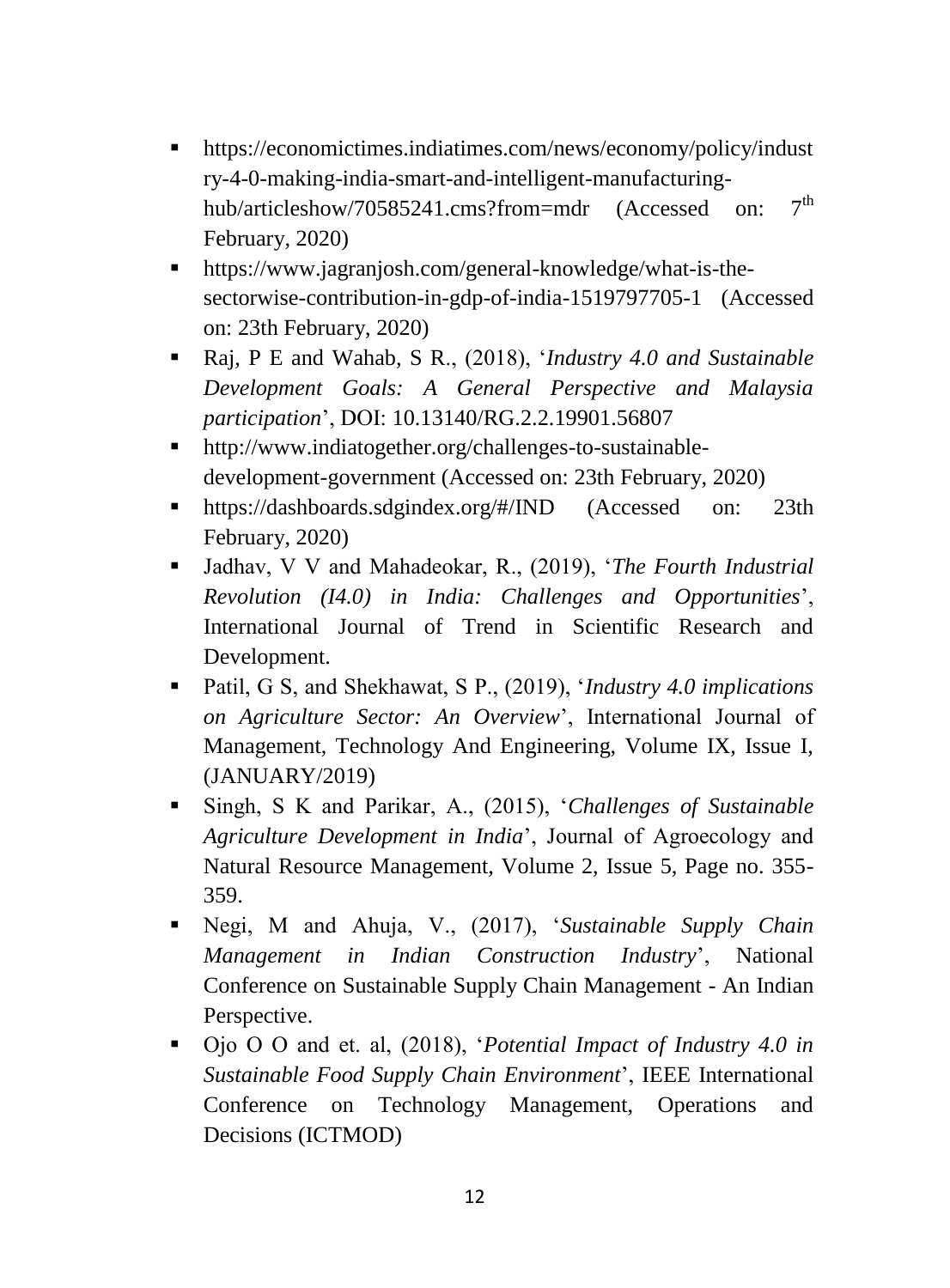- Ellen Macarthur Foundation: [https://www.ellenmacarthurfoundation.org/circular-economy/what](https://www.ellenmacarthurfoundation.org/circular-economy/what-is-the-circular-economy)[is-the-circular-economy](https://www.ellenmacarthurfoundation.org/circular-economy/what-is-the-circular-economy) (Accessed on: 24th February, 2020)
- [Nascimento, D.,](https://www.emerald.com/insight/search?q=Daniel%20Luiz%20Mattos%20Nascimento) [Alencastro, V.,](https://www.emerald.com/insight/search?q=Viviam%20Alencastro) [Quelhas, O.,](https://www.emerald.com/insight/search?q=Osvaldo%20Luiz%20Gonçalves%20Quelhas) [Caiado, R.,](https://www.emerald.com/insight/search?q=Rodrigo%20Goyannes%20Gusmão%20Caiado) [Garza-](https://www.emerald.com/insight/search?q=Jose%20Arturo%20Garza-Reyes)[Reyes, J.,](https://www.emerald.com/insight/search?q=Jose%20Arturo%20Garza-Reyes) [Rocha-Lona, L.](https://www.emerald.com/insight/search?q=Luis%20Rocha-Lona) and [Tortorella, G.](https://www.emerald.com/insight/search?q=Guilherme%20Tortorella) (2019), '*Exploring Industry 4.0 technologies to enable circular economy practices in a manufacturing context: A business model proposal*', [Journal of](https://www.emerald.com/insight/publication/issn/1741-038X)  [Manufacturing Technology Management,](https://www.emerald.com/insight/publication/issn/1741-038X) Vol. 30 No. 3, pp. 607- 627
- Jabbour, A B L D S., Jabbour, C J C., Filho, M G and Roubaud, D., (2018), '*Industry 4.0 and the circular economy: a proposed research agenda and original roadmap for sustainable operations*', Springer, Annals of Operations Research, Volume 270, Page no. 273–286 (2018).
- Gupta, S., et al., (2018), '*Circular economy and big data analytics: A stakeholder perspective*', Elsevier, Technological Forecasting and Social Change[,Volume 144,](https://www.sciencedirect.com/science/journal/00401625/144/supp/C) July 2019, Pages 466-474
- Song, B., Yeo, Z., Kohls, P and Herrmann, C., (2017), '*Industrial Symbiosis: Exploring Big-data Approach for Waste Stream Discovery*', Procedia, CIRP Conference on Life Cycle Engineering, Volume 61, Page no. 353-358.
- Antikainen, M., Uusitalo, T, and Reponen, P K., (2018), '*Digitisation as an Enabler of Circular Economy*', Procedia, CIRP Conference on Industrial Product-Service System, Volume 73, Page no. 45-49.
- Li, Z., Wand, K., and He, Y., (2016), '*Industry 4.0 Potentials for Predictive Manufacturing*', International Workshop of Advanced Manufacturing and Automation.
- Sezer, E., Romero, D., Guedua, F., Macchi, M., and Emmanouilidis, C., (2018), '*An Industry 4.0-enabled Low Cost Predictive Maintenance Approach for SMEs: A Use Case Applied to a CNC Turning Centre*', 24th International ICE-Conference on Engineering, Technology and Innovation.